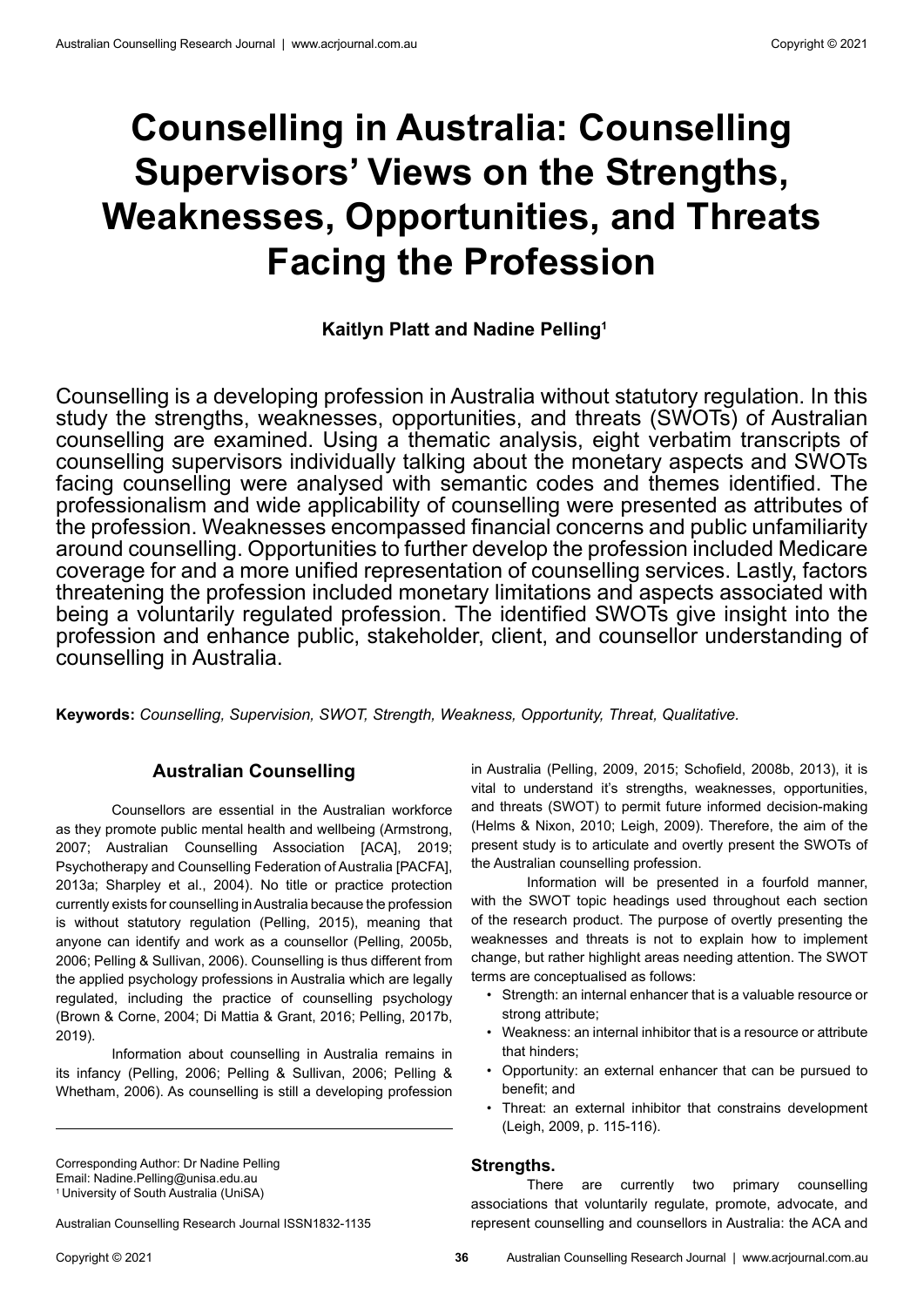PACFA (Armstrong, 2007; Lack et al., 2017; Pelling, 2005b; Schofield et al., 2006). The ACA and PACFA currently have approximately 6,000 and 3,000 members, with roughly 4,500 and 3,000 of those listed on the Australian Register of Counsellors and Psychotherapists (ARCAP), respectively (N. D. Alwis, personal communication, June 4, 2020; P. Armstrong, personal communication, June 1, 2020). ARCAP is the joint register of the ACA and PACFA. ARCAP provides the Australian public with the first online search platform to find registered, qualified, and ethically committed counsellors (ARCAP, 2020).

The professionalism of counselling is developing. The Australian counselling workforce surveys found that the majority of counsellors were registered with a counselling association and participated in regular professional development, while one in five counsellors had a university qualification (Pelling, 2005a; Pelling et al., 2007; Schofield, 2008a). The ACA and PACFA had (and have maintained) minimum qualification and professional development requirements for voluntary registration (ACA, 2020b; Pelling, 2008), which may explain such findings. These findings indicate that counsellors build their professional identity with qualities commonly seen in people working within legally regulated psychological professions (Brown & Corne, 2004; Di Mattia & Grant, 2016).

#### **Weaknesses.**

The transferability of counsellor learnt skills is unknown (Pelling, 2005a; Pelling et al., 2007; Schofield, 2008a). However, it is unlikely that each counsellor undertook counselling-specific training as there are few counselling undergraduate programs available in Australia. This is concerning as counselling involves a specific education and skill set (Pelling, 2017a).

There is a lack of diversity amongst Australian counsellors. Counsellors are predominantly female, of matureage, Caucasian, and heterosexual (Pelling, 2005a; Pelling et al., 2007; Schofield, 2008a). Hence, male, young, multicultural, and gender and sexually diverse clientele may be underrepresented (Constantine, 2002; Lack et al., 2017). The homogeneity of Australian counsellors could obstruct underrepresented clients from engaging in counselling.

The out-of-pocket fee for a counselling session in Australia is substantial. The average price for a counselling hour in 2005 was reported by two workforce surveys as \$57.60 and \$80 (Pelling, 2005a; Pelling et al., 2007), while PACFA (2013b) states that the fee ranges from \$60 to \$150. When calculating inflation, these reported figures suggest that the fee for a counselling session in 2019 was approximately between \$79.92 and \$166.85 (Australian Bureau of Statistics [ABS], 2020; Reserve Bank of Australia, 2020). This reported cost of a counselling hour is higher than what the majority of respondents on an Australian public survey deemed appropriate (Sharpley, et al. 2004). The substantial fee for counselling services could certainly discourage clients from seeking counselling.

Counsellors earn lower than the average fulltime Australian worker. The ABS (2019) suggests that fulltime (nonmanagerial) Australian counsellors earn \$82,368 annually, which is \$8,684 less than the average fulltime Australian women worker. In contrast, the Australian counselling workforce surveys found that majority of counsellors earnt an annual gross income of \$40,000 (or less) for counselling activities (Pelling, 2005a; Pelling et al., 2007), which is approximately equivalent to \$56,993 (or less) in 2019 (ABS, 2020; Reserve Bank of Australia, 2020). However, the surveys did not seek the number of hours

counsellors worked weekly, which could explain such contrast between figures. Counsellor's inferior salary could be explained by the recognised gender inequality in Australian salaries, where female-dominated professions earn less than male-dominated professions (Job Outlook, 2020; Workplace Gender Equality Agency, 2020). Counsellors' below-average salary indicates that counsellors are not highly valued in Australia (in monetary terms).

#### **Opportunities.**

Opportunities are increasing as the counselling industry becomes more professionalised. There are opportunities for consensus on training standards and self-regulation models, including a unified code of ethics, professional standard, and a coherent regulating and registration system (O'Hara & O'Hara, 2015; Pelling, 2017a). There is also continuing opportunity to build counselling literature with commentary and workforce surveys. Future workforce surveys are recommended to use either a multimailing method (Pelling et al., 2007) or a snowballing strategy to contact a substantial number of counsellors (Lack et al., 2017). Such consensus and research would assist in strengthening and understanding the dynamics and demographics of counselling and counsellors in Australia (Pelling, 2017a; Schofield, 2013; Schofield & Roedel, 2012).

#### **Threats.**

Counsellor ineligibility to offer Medicare rebates (Services Australia, 2019) has harmed the profession (Schofield, 2013). This financial barrier has impaired public perception, accessibility to, and the affordability of counselling services (Armstrong, 2007; O'Hara & O'Hara, 2015). The lack of Medicare coverage threatens the number of people seeking counselling as well as the profession's identity.

The professionalisation of counselling in Australia is threatened by a lack of professional standardisation. The ACA and PACFA have distinct voluntary registration levels and requirements, codes of ethics, practice standards, and accreditation procedures which complicate the registration process and has introduced a credentialing dilemma (ACA, 2019a, 2020b; Pelling, 2006; Pelling & Sullivan, 2006; Pelling & Whetham, 2006; PACFA, 2013a, 2017; Richarson et al., 2009). The lack of consensus has resulted in a varied group of counsellors, ranging from counsellors without association oversight to counsellors with a Masters in Counselling (Pelling, 2005a; Pelling et al., 2007; Schofield, 2008a). Such dichotomy harms professional identity and confuses the general public, stakeholders, current as well as prospective counsellors and clients (O'Hara & O'Hara, 2015; Schofield, 2013).

From this review of the literature, it is evident that the SWOTs of the Australian counselling profession are underresearched and poorly understood. Thus, the aim of the present study is to articulate and overtly present the SWOTs of the Australian counselling profession by interviewing Australian counselling supervisors, which fulfils the identified literature gap. The research question forming the basis of the present study is: What are the SWOTs of the Australian counselling profession?

## **Method**

#### **Participants.**

Two male and six female ACA Registered Counselling Supervisors gave consent to be recorded talking about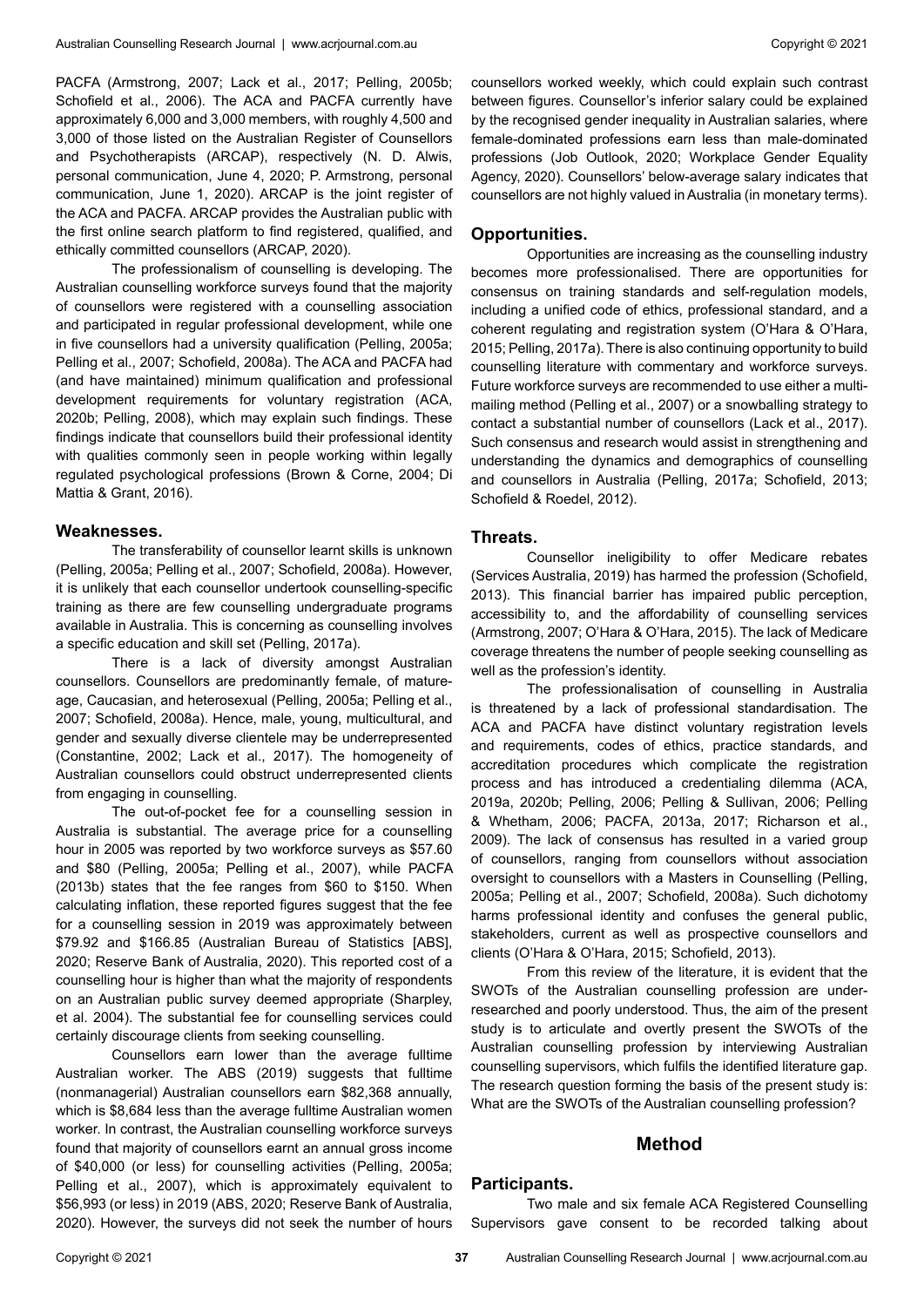counselling as a profession and to have their recordings made public. The ACA Registered Supervisors had a minimum of threeyears counselling experience and were members of the ACA College of Supervisors (ACA, 2019b).

#### **Design.**

A qualitative research design with a phenomenological focus was used. As a phenomenological focus was employed, the emphasis was on supervisors' subjective experience and understanding of the Australian counselling profession (Amedeo, 2012).

Braun and Clarke's (2006) six guidelines for conducting a thematic analysis were followed. Qualitative analysis began with familiarisation, followed by initial code generation, theme identification, theme review, final theme labelling, and concluded with report and literature connections. A thematic analysis was chosen as it is a common analytic method used in psychology to systematically identify, analyse, and report patterns from qualitative data (Nowell et al., 2017; Polio & Friedman, 2017). A SWOT analysis was integrated into the thematic analysis. The SWOT framework was chosen as it is a strategic, multidisciplinary tool previously used in counselling psychology (Leung et al., 2007; Yu et al., 2014) to identify internal and external constructs and inform future decision-making (Gürel & Tat, 2017; Helms & Nixon, 2010; Leigh, 2009).

#### **Materials.**

The recording studio at the University of South Australia, which houses multimedia recording facilities, was used for audiovideotaping. The NVivo 12 (Jackson & Bazeley, 2019) qualitative research computer software was used to store, access, visualise, and organise the deidentified transcripts, codes, themes, and thematic maps. The software allowed the researcher to track progress, lending transparency and efficiency to the data analysis (Hoover & Koerber, 2011; Richards, 2009).

#### **Procedure.**

Invitation to participate was sent to ACA registered counselling supervisors via email using a blind carbon copy address list to preserve privacy. Supervisors were asked to audio-videotape themselves talking about their views on the general practice, monetary aspects, and SWOTs of counselling in Australia. The eight supervisors that opted-in to the recording opportunity were sent the nine focus questions before participation, presented in Table 1.

The eight supervisors were recorded answering the focus questions during October and November 2018. Seven supervisors independently recorded in the professional recording studio at the University of South Australia, while one participant opted to audio-videotape themself at a different location. The participants did not have contact with each other during data collection.

Ethics approval was classed exempt by the University of South Australia's Human Research Ethics Committee because video-tapping was originally part of an educational program and not research focused. The explicit content of

the recordings were transcribed verbatim in April 2020 by an independent professional transcriptionist. The transcripts were deidentified by systematically assigning identification numbers to each, where F denoted female and M denoted male. Both, the transcriptionist and researcher checked the transcripts against the original recording for accuracy; errors were fixed accordingly. One section of M1's recording was no longer available and was thus not used in the study. The nine answered focus questions form the material for the thematic analysis; transcripts ranged from 550 to 2,277 words, totalling 10,500 words. NVivo was downloaded, and the eight deidentified transcripts were imported into the software before thematic analysis began.

#### **Table 1**

#### *The Nine Analysed Focus Questions*

What are your thoughts/experience regarding counselling being covered/funded by private health insurance?

What are your thoughts/experience regarding counselling not being covered/funded by Medicare?

If you are in private practice, how do you determine what fee to charge per hour and what is your ballpark fee?

If you are employed, can you tell us your ballpark hourly paid rate?

Do you use and what do you think of a sliding scale fee where clients who have a concession card/or make little money pay less for services than a fully-employed individual?

What do you believe are the 5 main challenges/threats facing counselling as a profession in Australia<sup>®</sup>

What do you believe to be the 5 main opportunities facing counselling in Australia?

What are the 5 greatest strengths of counselling as a profession in Australia?

What are the 5 greatest weaknesses of counselling as a profession in Australia?

#### **Data Analysis.**

Following Braun and Clarke's (2006) six guidelines for conducting a thematic analysis, transcripts were analysed following an inductive approach, where semantic codes (and themes) that gave meaning to the research question were identified from the explicit data. Saturation was reached once the data did not lead to new codes that gave substance to the research question. Codes were simultaneously and thoughtfully categorised under the predefined SWOT categories; categorisation was dependent on the SWOT definitions, not the interview questions. Themes were then identified by merging and reconceptualising the codes to maximise representation of data. Table 2 presents the definitions denoted to each theme. The extracts are referenced to verbatim selections to decrease subjective distortion and increase trustworthiness (Astalin, 2013; Elo & Kyngäs, 2008).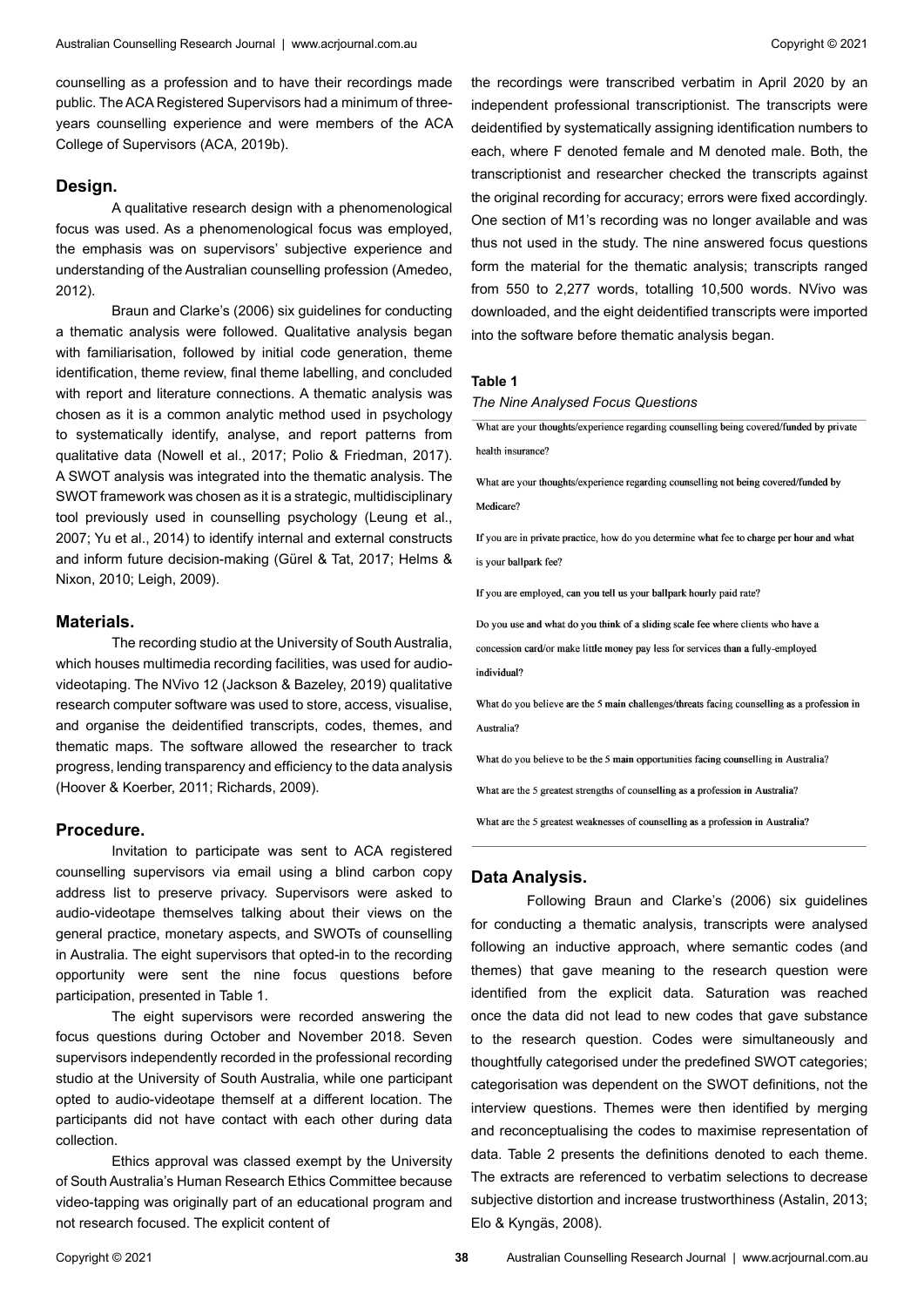#### **Table 2**

*Definitions Denoted to the Final Themes*

| Theme                       | Definition                                                                 |  |  |  |  |
|-----------------------------|----------------------------------------------------------------------------|--|--|--|--|
| <b>Strengths</b>            |                                                                            |  |  |  |  |
| Professionalism             | Counselling-specific opportunities that enhance the professionalism of     |  |  |  |  |
|                             | the counselling profession.                                                |  |  |  |  |
| <b>Widely Available</b>     | The diversity, accessibility, and fee variability of counselling services. |  |  |  |  |
|                             |                                                                            |  |  |  |  |
| Weaknesses                  |                                                                            |  |  |  |  |
| <b>Financial Concerns</b>   | Worrying monetary aspects relating to counsellor wage and client           |  |  |  |  |
|                             | outcome.                                                                   |  |  |  |  |
| Unfamiliarity               | Lack of public understanding for the Australian counselling profession.    |  |  |  |  |
| Opportunities               |                                                                            |  |  |  |  |
| Medicare Coverage           | Eligibility for counsellors to obtain Medicare provider numbers.           |  |  |  |  |
| Representation              | Ways to increase public perception of the counselling profession.          |  |  |  |  |
|                             |                                                                            |  |  |  |  |
| <b>Threats</b>              |                                                                            |  |  |  |  |
| <b>Monetary Limitations</b> | Lack of financial assistance for counselling services.                     |  |  |  |  |
| <b>Voluntary Regulation</b> | Lack of rules, standards, and protection around who can identify and       |  |  |  |  |
|                             | work as a counsellor in Australia.                                         |  |  |  |  |

Note. The table represents steps taken to adhere to Braun and Clarke's (2006) fifth guideline.

# **Findings**

A total of 179 meaningful extracts, 24 codes, and eight final themes were identified across the eight transcripts, presented in Table 3. As seen in Table 3, the Widely Available strength theme had the most codes and references, while the Unfamiliarity weakness theme had the least.

#### **Table 3**

*The Properties of Each Theme*

| Category      | Theme                       | References | Codes          | Transcript |
|---------------|-----------------------------|------------|----------------|------------|
| Strength      | Professionalism             | 25         | $\overline{4}$ | 7          |
|               | <b>Widely Available</b>     | 68         | 8              | 8          |
| Weakness      | <b>Financial Concerns</b>   | 11         | 3              | 8          |
|               | Unfamiliarity               | 7          | 1              | 4          |
| Opportunity   | Medicare Coverage           | 15         | 1              | 6          |
|               | Representation              | 17         | 3              | 4          |
| <b>Threat</b> | <b>Monetary Limitations</b> | 12         | $\mathbf{2}$   | 6          |
|               | <b>Voluntary Regulation</b> | 24         | $\overline{2}$ | 6          |
| <b>TOTAL</b>  |                             | 179        | 24             |            |

Note. The table displays each theme and it's designated category, the number of extracts

(references) and codes per theme, and the number of transcripts that mentioned the theme.

# **Professionalism (Strength).**

Supervisors valued ACA and PACFA advocation and lobbying efforts, with particular appreciation for the professional development, networking, and job opportunities that they introduced: "…[the] ACA and PACFA, fighting for the future of counselling is really, really good. Again, they have the conferences once a year nationally, there's things within your state that you can go to…" [F1].

The availability of counselling-specific education programs were said to enhance the profession's identity: "Counselling is getting a lot more recognition, you're starting to see a lot more things come up...within the [Universities, such as] Bachelors of Counselling [and] Masters of Counselling…" [F1]. Supervisors were grateful for the national and global training and networking opportunities: "…Support [for counsellors] is much more accessible now [thanks] to technology…" [F5]; "…there's going to be an international conference, so that's pretty amazing because there's opportunities that are globally available." [F6].

#### **Widely Available (Strength).**

Counselling in Australia was described as a clientcentred, preventive, and diverse mental health service:

[Counselling] can be used for the purpose of enhancing life experiences, rather than leaving things to be the worst-case scenario. It can be used for preventative treatment where other areas will quite often prefer diagnosis first. [F4]

 …[counsellors are] not little robots that get churned out, we're all very different and diverse…counsellors can be employed in a diverse range of places and a diverse range of industries. [F5]

Counselling was said to be increasingly accessibility due to the growth of online platforms and technology, while ethical challenges were highlighted: "…I think the online support roles in counselling…is a real potential for a lot of growth. …it comes with this unique set of challenges around confidentiality, privacy, etc…" [F6].

The fee for a counselling hour was higher in more affluent areas compared to rural regional and disadvantaged areas: "…counsellors charge…between \$60 in rural regional areas and [low] socioeconomic areas, all the way [up] to \$180 in the more affluent areas" [M1]. However, supervisors offered discounted fees through various means, including payment packages and negotiations using sliding scale structures, to unemployed clients, concession card holders, and to those in dire financial circumstances to help make counselling accessible and affordable:

I also had various packages available so if people bought a package…it would reduce [the cost] for them, because they're paying upfront for so many sessions so I reduced the amount depending on that… [F1]

…most of my clients come from very low socioeconomic areas of the community, it is an area that I have a great passion for, so I am very open to negotiating [the] fee with individual clients if they wish to have that happen. [F3]

Private health insurance coverage for counselling services in Australia encouraged clients to seek counselling due to the smaller out-of-pocket expense: "I believe [private health insurance] assists clients to seek intervention at an earlier stage and therefore afford them[selves] a better outcome" [F2]. However, counsellors must meet specific requirements to be eligible to offer private health rebates: "…you do need to be a certain level in your association depending on the fund and what they require and…you need to have some things in place" [F5].

#### **Financial Concerns (Weakness).**

 Supervisors found that when they charged very little or nothing at all for counselling services there was a higher "…do not attend rate…" [F4], services became "…abused by the clients…" [F3], and clients devalued the counsellor and the service: "…I did make the mistake a few times of charging very little or nothing and the people, they didn't come, they didn't value what you were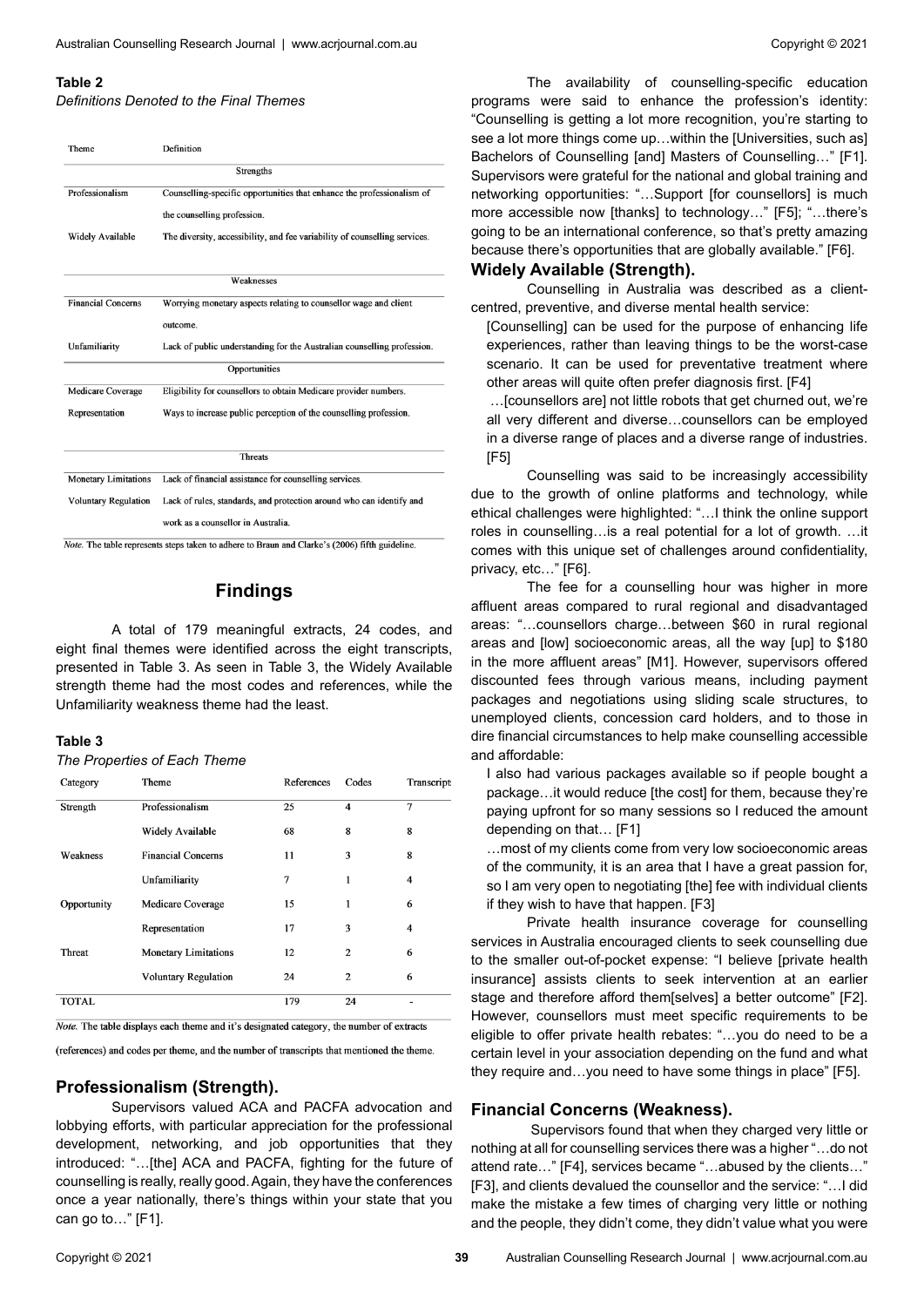doing and weren't doing the work…" [F1].

Supervisors reported earning \$21 to \$50 an hour for counselling-related employment. The hourly rate was dependent on the supervisors' experience, qualifications, and education, the type of organisation they were employed by, and the location of practice:

…as an entry level worker you're probably looking at around the \$25 to \$27 per hour in the not-for-profit industry and the higher end is up to about \$40 to \$50 per hour... depending on your experience and…what level you come in at. [F1]

…[in the Northern Territory] you always get more money than you do down in [South Australia]. …down in the eastern states and the southern states, it tends to be more of a slower process to get [a higher wage]… [M2]

# **Unfamiliarity (Weakness).**

Four supervisors mentioned that the Australian community poorly understood counselling services: "…a lot of people really have no idea when they go to a counselling session what to expect, what the process will be…" [M2]. The lack of government recognition, public education, and standards around counselling was said to explain such unfamiliarity:

The lack of recognition [from] the Government [has caused a] lack of value for the profession by the community. …[there is a] lack of understanding within the community [around] the distinct role of counselling…because there's not enough education out there about [counselling]… [F2]

#### **Medicare Coverage (Opportunity).**

"F1" said that counselling services should be covered by Medicare as therapy contributes towards health: "I really strongly believe that we should be covered by Medicare because we are contributing [towards] a person's health, which is what [Medicare] is for."

The possibility of Medicare rebates for counselling fees was said to increase client affordability and service diversity:

…if [counsellors] were able to bulk bill…that would be an opportunity for some…there's a lot of people that…can't afford even a \$25 fee a fortnight… [F1]

…if Medicare covered some of the therapy costs [counsellors] would have more money available to assist the community in other ways… [F2]

Supervisors acknowledged the ACA's extensive efforts in lobbying for Medicare coverage: "…[Medicare] has been debated and been on the forefront of…discussion for a long time and now we seem to be moving in that direction. …the ACA is lobbying hard for this…" [F5].

## **Representation (Opportunity).**

Supervisors spoke about the importance of increasing public awareness around counselling: "…if there was more awareness out there in Australia especially around what it means to be a counsellor and how important that is in our community [would be] really good" [F1]. Recognition from the Australian Government as well as promoting ARCAP were mentioned as ways to educate the public on counselling: "…I am certain that if the Government were to recognise counselling that a lot more people would avail themselves [in] it" [F2]; "…the joint register needs to become more publicly [advertised] so that people in the community…[can find] professionals" [F3].

Strong cohesive standards and procedures were said

to promote a unified front, increase professional identity, public recognition, and comfort with and respect of counselling services:

I think if we were to…have a strong standard, that would help the community understanding. [F4]

…forming a united front in the way that we deliver our services to clients [would show] that we are able to embrace the community and [it would] provide opportunities for people in the community to seek counselling more openly. [F3]

# **Monetary Limitations (Threat).**

The lack of Medicare coverage was said to limit client accessibility to counselling services and account for the degrading of the profession:

…[counsellors] can be seen as social workers' and psychologists' poor cousin at times. This is unfortunate and I think it comes…from the fact that a lot of the funding…has gone to psychologists and social workers and they've been… given [eligibility for] Medicare rebates [which] lifts their profile. [F5]

…the lack of not having a Medicare rebate, I've found it quite…there are some clients that can only access external counsellors if they have Medicare funding. [F6]

The requirements to be eligible for Medicare provider numbers were presumed to be strict. Medicare coverage may actually initiate a higher demand for counselling services and an increased gap fee (out-of-pocket expense), consequently hindering session availability and client affordability: "…[Medicare rebates] will lift the requirements of counsellors in the industry, so to be eligible, you will need to have certain qualifications…this also mean not being as accessible and affordable to clients…" [F5].

#### **Voluntary Regulation (Threat).**

The lack of mandatory rules, standards, and title and practice protection was concerning and harmful to professional identity as counsellors vary in levels of education, qualification, and experience:

People can go out there…put up their sign and say, I'm a counsellor, come and see me – there is no regulating industry to say they have to be insured, registered, anything like that… people [who] aren't being supervised [nor] regulated…give the counselling industry a bad name… [F1]

Supervisors were disappointed that counsellors were negatively compared to psychologists and psychiatrists due to being an unregulated profession: "…the counselling industry can be unfavourably compared to…clinical [psychologist]… [counsellors are] still not…as highly regarded as psychiatrists [or] psychologists, which is a shame..." [F1].

# **Discussion**

This study makes an important contribution to the Australian counselling literature as the first overt presentation of the profession's SWOTs. The counselling supervisors' perspectives highlight numerous factors that contribute to and detract from this developing profession.

#### **Professionalism (Strength).**

Supervisors mentioned numerous counsellor prospects that promote both professional identity and counsellor competence. This suggests that both the counselling credentialing

**40**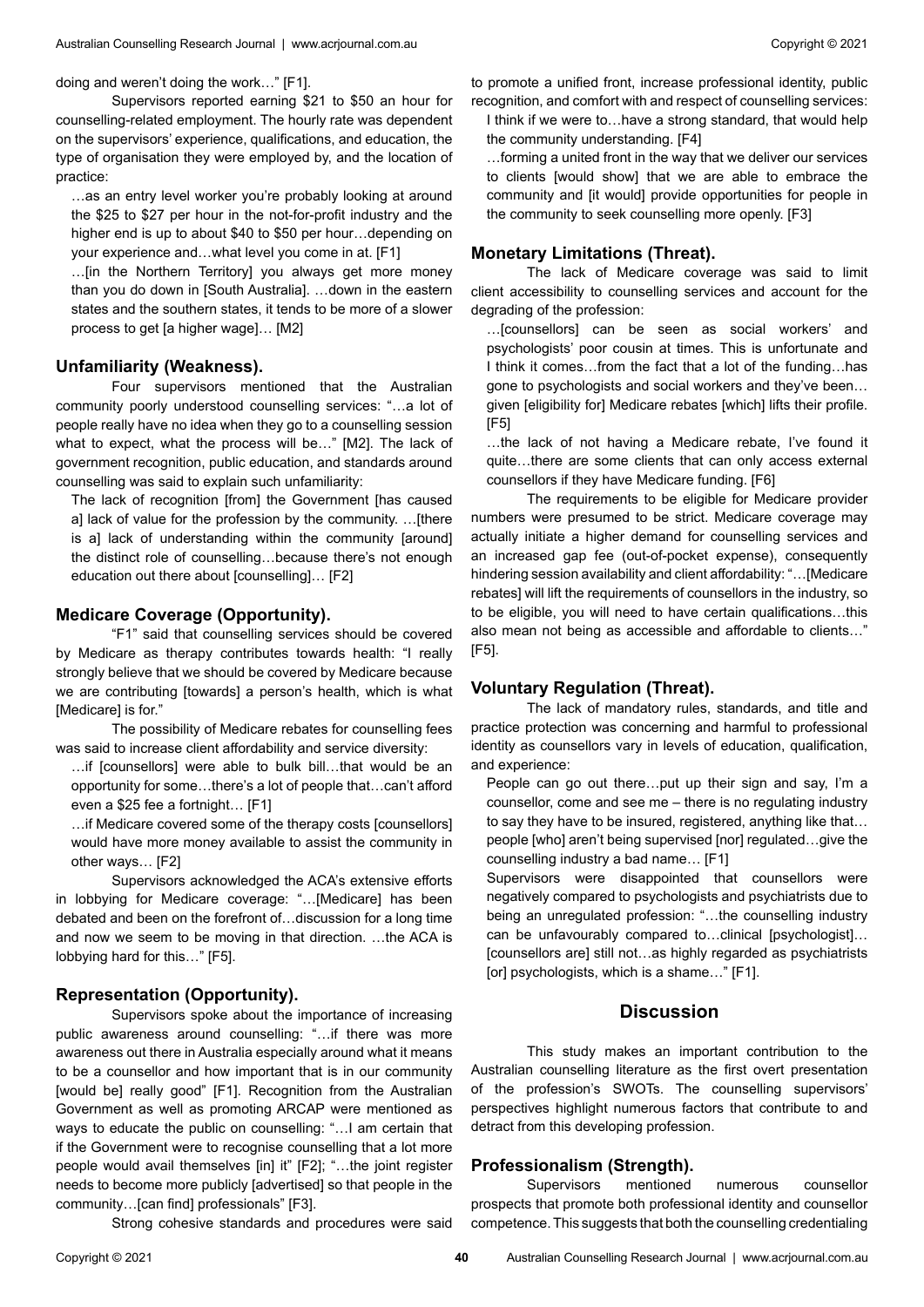dilemma may be subsiding and that the profession is gradually meeting the characteristics of professional activities in Australia (Australian Council of Professions, n.d; Evetts, 2011; Pelling, 2005b, 2006; Pelling & Sullivan, 2006). These factors which promote and support counsellor proficiency in Australia show respect to the ACA and PACFA's education, credentialing, and self-regulation efforts (Armstrong, 2007; ACA, 2020a; PACFA, 2013c).

#### **Widely Available (Strength).**

Counselling was said to be a diverse and broad mental health profession. Supervisors suggested a diverse counselling workforce, while previous literature indicates counsellors are a homogeneous group (Job Outlook, 2020; Pelling, 2005a; Pelling et al., 2007; Schofield, 2008a). This suggests a possible increase in diversity since the 2005 workforce surveys. Additionally, supervisors supported the claim that counsellors provide a diversity of services to clients with various concerns (ARCAP, 2020). It could thus be said that counsellors assist in meeting the demand for mental health aids in Australia (Australian Institute of Health and Welfare, 2020).

Supervisors acknowledged the emerging use of online delivery for counselling services, noting ethical challenges associated with such delivery. Such issues have been previously highlighted, stressing the importance of counsellor competence when working through virtual platforms (ACA, n.d.; Harris & Birnbaum, 2015; Pelling, 2005a, 2009b). Relevant counselling codes of ethics need to be current and inclusive of challenges associated with online delivery to promote efficient counselling.

Regarding finances, supervisors indicated using negotiation and sliding-scale structures. The variable fee for counselling services was between \$60 and \$180, which is consistent with previously conducted inflation calculations (Pelling, 2005a; Pelling et al., 2007; PACFA, 2013b).

#### **Financial Concerns (Weakness).**

Supervisors noted that lower-paying clients had poorer therapy attendance and outcomes compared to their higherpaying clients. This finding adds to the literature that suggests a relationship between money and client outcome (Aubry et al., 2000; Clark & Kimberly, 2014; Jensen & Lowry, 2012; Myers, 2008; Ward & McCollum, 2005). A fee-setting guide for counsellors could potentially minimise these risks and maximise client outcome.

Supervisors pay rates ranged from \$21 to \$50 an hour with an employer. Such variability may be explained as counsellors who have advanced education and qualification levels would most probably be paid a higher rate than the contrary. This variability and pay rate minimum may be concerning for those desiring financial stability and security.

# **Unfamiliarity (Weakness).**

Supervisors believed that the Australian public had unrealistic expectations and a limited understanding of counselling services, which has been widely documented in the literature (Jorm, 2009; Jorm et al., 2006; Rickwood et al., 2014). However, a self-report public survey conflictingly found that Australians essentially understood the counsellor role (Sharpley et al., 2004), suggesting that there may be other contributing factors impeding on clients understanding of services (Rickwood et al., 2014). Nonetheless, such gaps in knowledge likely inhibit

Australians from seeking counselling, thus strategies to counter this unfamiliarity are vital.

Copyright © 2021

## **Medicare Coverage (Opportunity).**

Supervisors support the expansion of Medicare coverage to counselling services. The findings complement previous statements that suggest Medicare funding would promote public perception, the profession's development, minimise financial barriers, and reverse the hindering effects that have been noted since the introduction of Medicare rebates for other recognised helping professions (Armstrong, 2007; O'Hara & O'Hara, 2015; Schofield, 2013)

#### **Representation (Opportunity).**

Supervisors mentioned that strong standards, a unified front, and increased education and awareness were necessary to improve public perception of counselling. A way said to achieve this was through the promotion of ARCAP, with the literature additionally suggesting agreed-upon registration levels and requirements (O'Hara & O'Hara, 2015; Pelling, 2005b, 2006, 2017a; Pelling & Sullivan, 2006; Schofield, 2013). Implementation of these strategies would likely minimise confusion, promote unity, and support public engagement in counselling.

## **Monetary Limitations (Threat).**

The lack of Medicare coverage was said to hinder the profession's development, public perception, and client accessibility, which was also stated by O'Hara and O'Hara (2015). Even though it was found that counsellors adjust fees to meet client needs, some clients still cannot afford counselling, which is especially detrimental as the demand for mental health services rises (Australian Institute of Health and Welfare, 2020; ARCAP, 2020). Interestingly, supervisors were concerned that eligibility for Medicare provider numbers would introduce new threats which executives should consider. Additionally, limited funding and employment opportunities would probably be unsettling for those desiring to establish a successful counselling career (Schofield, 2013).

#### **Voluntary Regulation (Threat).**

Supervisors acknowledged that anybody could work and identify as a counsellor due to the lack of rules, legal regulation, and title protection. As 'counsellor' is not a protected title by the National Law, public perception and professional identity have been impaired (O'Hara & O'Hara, 2015). This specific difference between counsellors and psychologists (a nationally protected title) may explain statements regarding the poor regard for counsellors.

#### **Implications.**

The identified SWOTs give insight into the current state of the Australian counselling profession and guide the way for the continual development of counselling in Australia. The supervisors' perspectives have important practical implications for the future of counselling in Australia, which mainly relate to the ACA and PACFA. The counselling associations can utilise the SWOTs to strategically plan ways to counter negative factors and continue reinforcing positive factors, ensuring that future decisions are informed and proactive.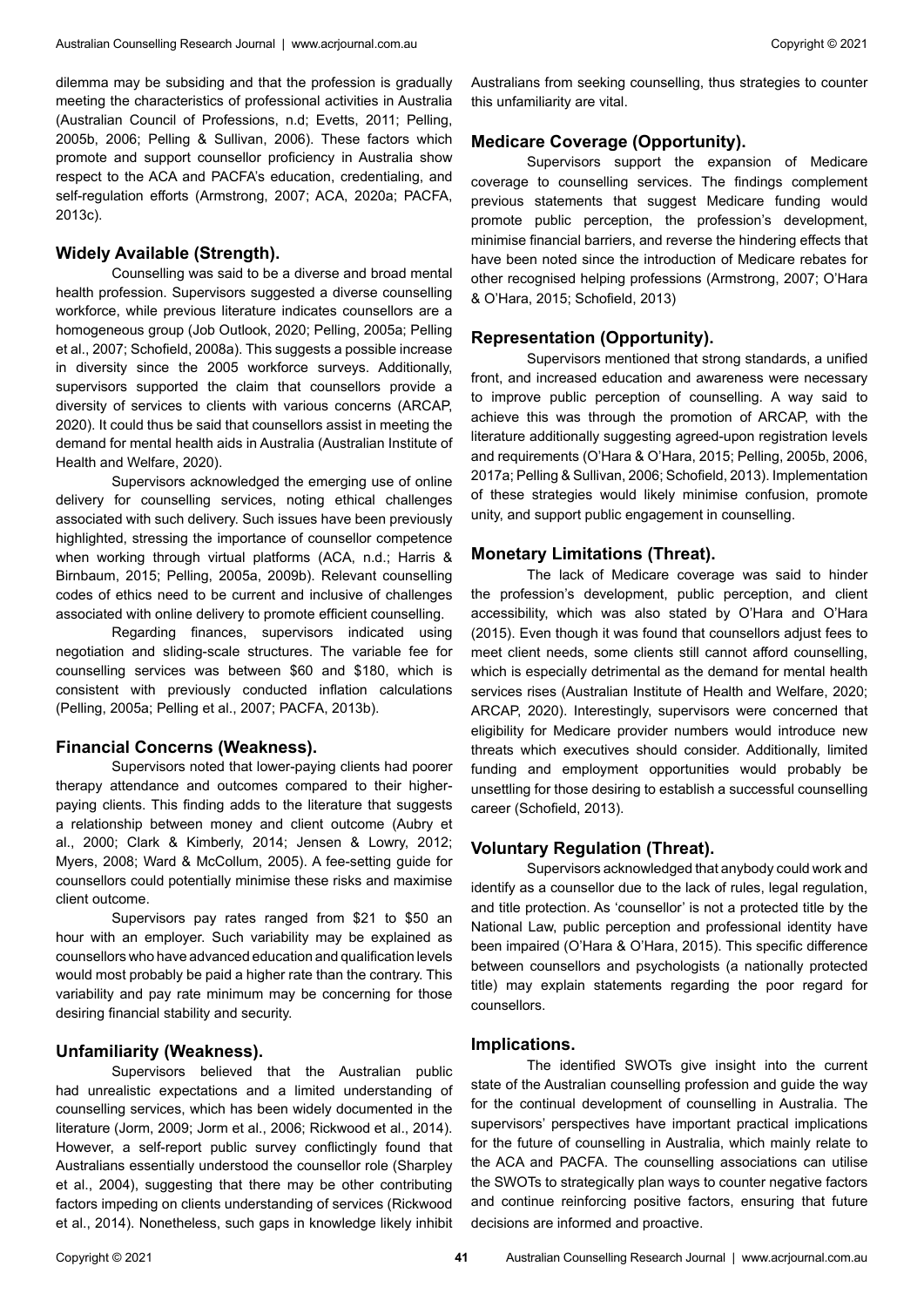## **Strengths, Limitations, and Future Directions.**

Relationships between participants' subjective opinions and their demographics, counselling experience, or expertise could not be made because the archival data did not obtain such information. It is hence recommended that future SWOT analyses conduct a mixed-methods study to explore possible relationships.

While the opportunities and threats provide useful information, suggestions to counter these are beyond the scope of the study. It is acknowledged that gaining title protection and eligibility for counsellors to obtain Medicare provider numbers is a lengthy process. It is thus suggested that the implementation of such significant changes should be considered over-time.

The sample may be biased as participants were each registered with the ACA. Nevertheless, supervisors had first-hand experience from working within and communicating with others involved in the Australian counselling workforce, demonstrating that they were indeed knowledgeable about the logistics and development of counselling in Australia. The recording process also promoted self-expression and individual, authentic, and rich responses of participant subjective experiences by utilising openended focus questions and by having the supervisors present information independently.

The identified SWOTs provide a baseline for future research to build upon. Future research is specifically recommended to further investigate public perceptions of counselling and fee setting structures in Australia. Future SWOT analysis should be conducted from various viewpoints, for example, by collecting data through client feedback (Miller et al., 2010), which would enable comparisons to be made and evidently facilitate prioritised decision-making.

# **Conclusion**

This study documents the contextual development of the counselling profession in Australia. The eight identified themes supply rich and informative information on strong counselling attributes, highlighting the need for standardisation, improved representation, and Medicare coverage for counselling services. The implications of this study are valuable as the SWOTs supply feedback to the primary counselling associations to guide future informed decision-making.

# **Acknowledgements**

The datasets generated during and/or analysed in the current study are available from the corresponding author upon reasonable request. Specifically, the transcribed deidentified verbiage from the original recordings and the qualitative data analysis upon which the manuscript is based are both available via the University of South Australia under Dr Nadine Pelling's data repository for same created by the University of South Australia's Library Support Services. Additionally, the original identifiable recordings are available, upon request, via Vimeo links. This manuscript formed the basis of Kaitlyn Platt's Psychology Honours research product and was based upon archive data collected and made available by Dr Pelling.

# **Bio**

Dr Nadine Pelling is a Senior Lecturer at the University of South Australia where she teaches into the postgraduate Clinical Psychology and undergraduate Psychology (Counselling and Interpersonal Skills) programs. Additionally, Dr Pelling maintains a small private practice in the Southern Suburbs of Adelaide. Her scholarly work involves article and textbook writing relating to the professional application of both counselling and psychology in Australia.

Kaitlyn Platt is a Psychology (Honours) graduate from UniSA currently engaging in postgraduate counselling training at Adelaide University.

## **References**

Amedeo, G. (2012). The Descriptive Phenomenological Psychological Method. Journal of Phenomenological Psychology, 43(1), 3-12. doi:10.1163/156916212X632934

Armstrong, P. (2007). The Australian Counselling Association: Meeting the needs of Australian counsellors. International Journal of Psychology, 41(3), 156-162. doi:10.1080/00207590544000130 Astalin, P. K. (2013). Qualitative research designs: A conceptual framework. International Journal of Social Science and Interdisciplinary Research, 2(1), 118-124.

Aubry, T. D., Hunsley, J., Josephson, G., & Vito, D. (2000). Quid pro quo: Fee for services delivered in a psychology training clinic. Journal of Clinical Psychology, 56(1), 23-31. doi:10.1002/ (SICI)1097-4679(200001)56:1<23::AID-JCLP3>3.0.CO;2-8

Australian Bureau of Statistics. (2019). Employee Earnings and Hours (Cat. no. 6306.0). Canberra, Australia: Author. Retrived from https://www.abs.gov.au/ausstats/abs@.nsf/ Latestproducts/6306.0Main%20Features2May%202018

Australian Bureau of Statistics. (2020). Consumer Price Index (Cat. no. 6401.1). Canberra, Australia: Author. Retrived from https://www.abs.gov.au/ausstats/abs@.nsf/mf/6401.0

Australian Council of Professions. (n.d). What is a Profession? Retrived from https://www.professions.org.au/what-is-aprofessional/

Australian Counselling Association. (2016). Scope of Practice for Registered Counsellors. Retrived from https://www.theaca.net. au/documents/ACA%20Scope%20of%20Practice%20for%20 Registered%20Counsellors%202016.pdf

Australian Counselling Association. (2019a). Code Of Ethics and Practice of the Australian Counselling Association. Retrived from https://www.theaca.net.au/download-documents.php

Australian Counselling Association. (2019b). Supervision Policy. Retrived from https://www.theaca.net.au/documents/ACA%20 Supervision%20Policy%20V12.2019.pdf

Australian Counselling Association. (2020a). About: Aims & Objectives. Retrived from https://www.theaca.net.au/about. php?about=aims-and-objectives

Australian Counselling Association. (2020b). Membership. Retrived from https://www.theaca.net.au/becoming-a-member. php

Australian Counselling Association. (n.d.). Guildelines for online counselling and psychotherapy. Retrived from https://www. theaca.net.au/documents/Guidelines%20for%20online%20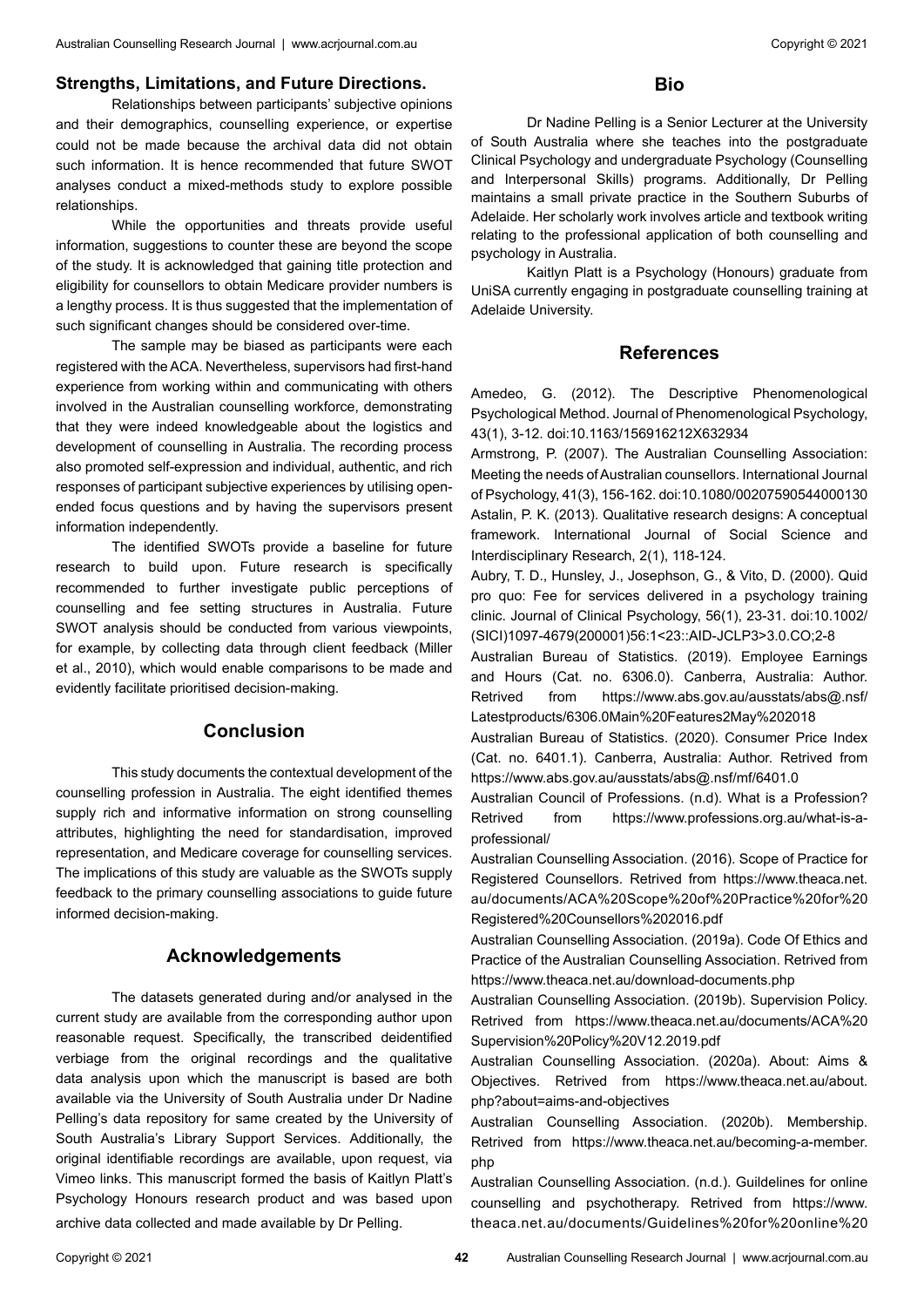#### counselling%20and%20psychotherapy.pdf

Australian Institute of Health and Welfare. (2020). Mental health services in Australia. Retrived from https://www.aihw.gov.au/ reports/mental-health-services/mental-health-services-inaustralia/report-contents/summary-of-mental-health-services-inaustralia

Australian Register of Counsellors and Psychotherapists. (2020). Medicare provider numbers for Counsellors and Psychotherapists: Submission from the Australian Register of Counsellors and Psychotherapists (ARCAP). Retrived from https://www.theaca. net.au/documents/ARCAP%20Submission%20Medicare%20 provider%20numbers%20for%20Counsellors%20and%20 Psychotherapists%20April%202020.pdf

Braun, V., & Clarke, V. (2006). Using thematic analysis in psychology. Qualitative Research in Psychology, 3(2), 77-101. doi:10.1191/1478088706qp063oa

Brown, J., & Corne, L. (2004). Counselling psychology in Australia. Counselling Psychology Quarterly, 17(3), 287-299.

Clark, P., & Kimberly, C. (2014). Impact of Fees Among Low-Income Clients in a Training Clinic. Contemporary Family Therapy, 36(3), 363-368. doi:10.1007/s10591-014-9303-9

Constantine, M. G. (2002). Predictors of satisfaction with counseling: Racial and ethnic minority clients' attitudes toward counseling and ratings of their counselors' general and multicultural counseling competence. Journal of Counseling Psychology, 49(2), 255-263. doi:10.1037/0022-0167.49.2.255

Di Mattia, M. A., & Grant, J. (2016). Counselling Psychology in Australia: History, status and challenges. Counselling Psychology Quarterly, 29(2), 139-149. doi:10.1080/09515070.2015.1127208 Elo, S., & Kyngäs, H. (2008). The qualitative content analysis process. Journal of Advanced Nursing, 62(1), 107-115. doi:10.1111/j.1365-2648.2007.04569.x

Evetts, J. (2011). Sociological Analysis of Professionalism: Past, Present and Future. Comparative Sociology, 10(1), 1-37. doi:10.1163/156913310X522633

Gürel, E., & Tat, M. (2017). SWOT Analysis: A Theoretical Review. Journal of International Social Research, 51(10). doi:10.17719/ jisr.2017.1832

Harris, B., & Birnbaum, R. (2015). Ethical and legal implications on the use of technology in counselling. Clinical Social Work Journal, 43(2), 133-141. doi:10.1007/s10615-014-0515-0

Helms, M. M., & Nixon, J. (2010). Exploring SWOT analysis – where are we now? A review of academic research from the last decade. Journal of Strategy and Management, 3(3), 215-251. doi:10.1108/17554251011064837

Hoover, R. S., & Koerber, A. L. (2011). Using NVivo to answer the challenges of qualitative research in professional communication: Benefits and best practices tutorial. IEEE Transactions on Professional Communication, 54(1), 68-82. doi:10.1109/ TPC.2009.2036896

Jackson, K., & Bazeley, P. (2019). Qualitative data analysis with NVivo: Windows & Mac (3rd ed.). London, United Kingdom: Sage Publications.

Jensen, S. A., & Lowry, L. S. (2012). Payment Schedules Do Not Affect Attendance/Completion of Group Behavioral Parent Training. Psychological Services, 9(1), 101-109. doi:10.1037/ a0027101

Job Outlook. (2020). Counsellors. Retrived from https:// joboutlook.gov.au/Occupation?code=2721

Jorm, A. F. (2009). Australian young people's awareness of headspace, beyondblue and other mental health organizations. Australasian Psychiatry, 17(6), 472-474. doi:10.1080/10398560902915596

Jorm, A. F., Christensen, H., & Griffiths, K. M. (2006). The public's ability to recognize mental disorders and their beliefs about treatment: changes in Australia over 8 years. Australian and New Zealand Journal of Psychiatry, 40(1), 36-41. doi:10.1080/j.1440- 1614.2006.01738.x

Lack, C., Pelling, N., & Abbott, D. (2017). Who are Australian Counsellors and How Do They Attend to Their Professional Development? In N. Pelling & P. Armstrong (Eds.), The Practice of Counselling & Clinical Supervision (2nd ed., pp. 247-258). Bowen Hills, Australia: Australian Academic Press.

Leigh, D. (2009). SWOT Analysis. In R. Watkins & D. Leigh (Eds.), Handbook of Improving Performance in the Workplace: Selecting and Implementing Performance Interventions (pp. 115-140). Somerset, United Kingdom: John Wiley & Sons, Inc. doi:10.1002/9780470587102.ch5

Leung, S. A., Chan, C. C., & Leahy, T. (2007). Counseling psychology in Hong Kong: A germinating discipline. Applied Psychology, 56(1), 51-68. doi:10.1111/j.1464-0597.2007.00275.x Miller, S. D., Hubble, M. A., Duncan, B. L., & Wampold, B. E. (2010). Delivering What Works. In B. L. Duncan, S. D. Miller, B. E. Wampold, & M. A. Hubble (Eds.), The heart and soul of change: Delivering what works in therapy (2nd ed., pp. 421-429). United States: American Psychological Association.

Myers, K. (2008). Show Me the Money: (The "Problem" of) the Therapist's Desire, Subjectivity, and Relationship to the Fee. Contemporary Psychoanalysis, 44(1), 118-140. doi:10.1080/001 07530.2008.10745956

Nowell, L. S., Norris, J. M., White, D. E., & Moules, N. J. (2017). Thematic Analysis: Striving to Meet the Trustworthiness Criteria. International Journal of Qualitative Methods, 16(1). doi:10.1177/1609406917733847

O'Hara, D. J., & O'Hara, F. E. (2015). Counselling and Psychotherapy: Professionalisation in the Australian Context. Psychotherapy and Counselling Journal of Australia, 3(1).

Pelling, N. (2005a). Counsellors in Australia: profiling the membership of the Australian Counselling Association. Counselling, Psychotherapy, and Health, 1(1), 1-18.

Pelling, N. (Presenter). (2005b). An introduction to credentialing issues in counselling and some main counselling groups in Australia [Video File]. Adelaide, South Australia: University of South Australia.

Pelling, N. (2006). Introduction to the special issue on counselling in Australia. International Journal of Psychology, 41(3), 153-155. doi:10.1080/00207590544000121

Pelling, N. (2008). The relationship of supervisory experience, counseling experience, and training in supervision to supervisory identity development. International Journal for the Advancement of Counselling, 30(4), 235-248. doi:10.1007/s10447-008-9060-2 Pelling, N. (2009). Professional organisations and resources in counselling and psychology. In N. Pelling, J. Barletta, & P. Armstrong (Eds.), The Practice of Clinical Supervision (pp. 45